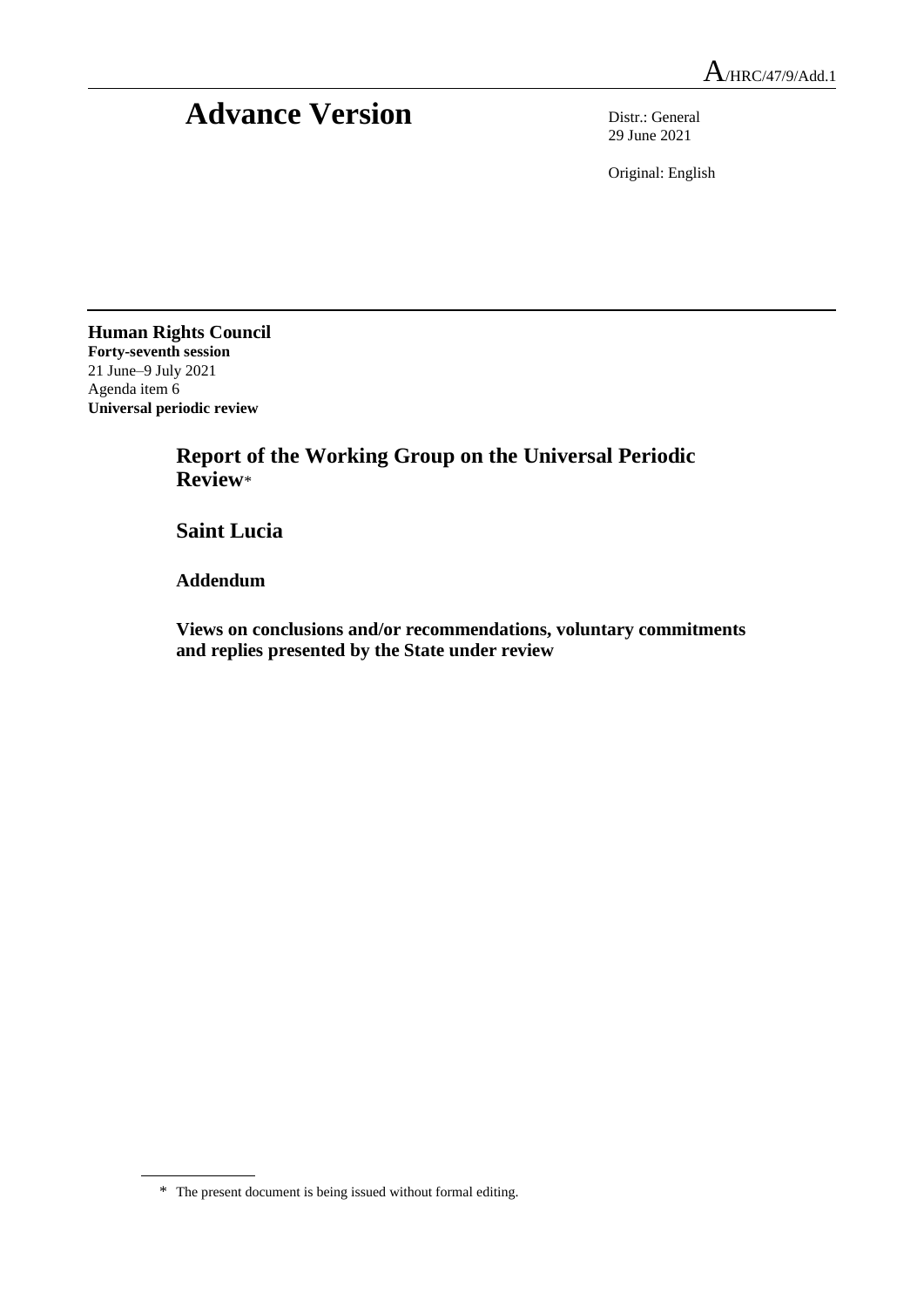| Recommendation | Response         | Comments                                                                                              |
|----------------|------------------|-------------------------------------------------------------------------------------------------------|
| 104.1          | Accepted         |                                                                                                       |
| 104.2          | Accepted in part | The Government of Saint Lucia Notes the ratification<br>of the Second Optional Protocol to the ICCPR. |
| 104.3          | Accepted         |                                                                                                       |
| 104.4          | Accepted         |                                                                                                       |
| 104.5          | Accepted         |                                                                                                       |
| 104.6          | Accepted         |                                                                                                       |
| 104.7          | Accepted         |                                                                                                       |
| 104.8          | Accepted         |                                                                                                       |
| 104.9          | Accepted         |                                                                                                       |
| 104.10         | Accepted in part | The Government of Saint Lucia Notes the ratification<br>of the Second Optional Protocol to the ICCPR. |
| 104.11         | Accepted         |                                                                                                       |
| 104.12         | Accepted         |                                                                                                       |
| 104.13         | Accepted in part | The Government of Saint Lucia Notes the ratification<br>of the Second Optional Protocol to the ICCPR. |
| 104.14         | Accepted         |                                                                                                       |
| 104.15         | Accepted         |                                                                                                       |
| 104.16         | Accepted         |                                                                                                       |
| 104.17         | Accepted         |                                                                                                       |
| 104.18         | Accepted         |                                                                                                       |
| 104.19         | Accepted         |                                                                                                       |
| 104.20         | Accepted         |                                                                                                       |
| 104.21         | Accepted         |                                                                                                       |
| 104.22         | Accepted         |                                                                                                       |
| 104.23         | Accepted         |                                                                                                       |
| 104.24         | Accepted         |                                                                                                       |
| 104.25         | Accepted         |                                                                                                       |
| 104.26         | Accepted         |                                                                                                       |
| 104.27         | Accepted         |                                                                                                       |
| 104.28         | Accepted         |                                                                                                       |
| 104.29         | Accepted         |                                                                                                       |
| 104.30         | Accepted         |                                                                                                       |
| 104.31         | Accepted         |                                                                                                       |
| 104.32         | Accepted         |                                                                                                       |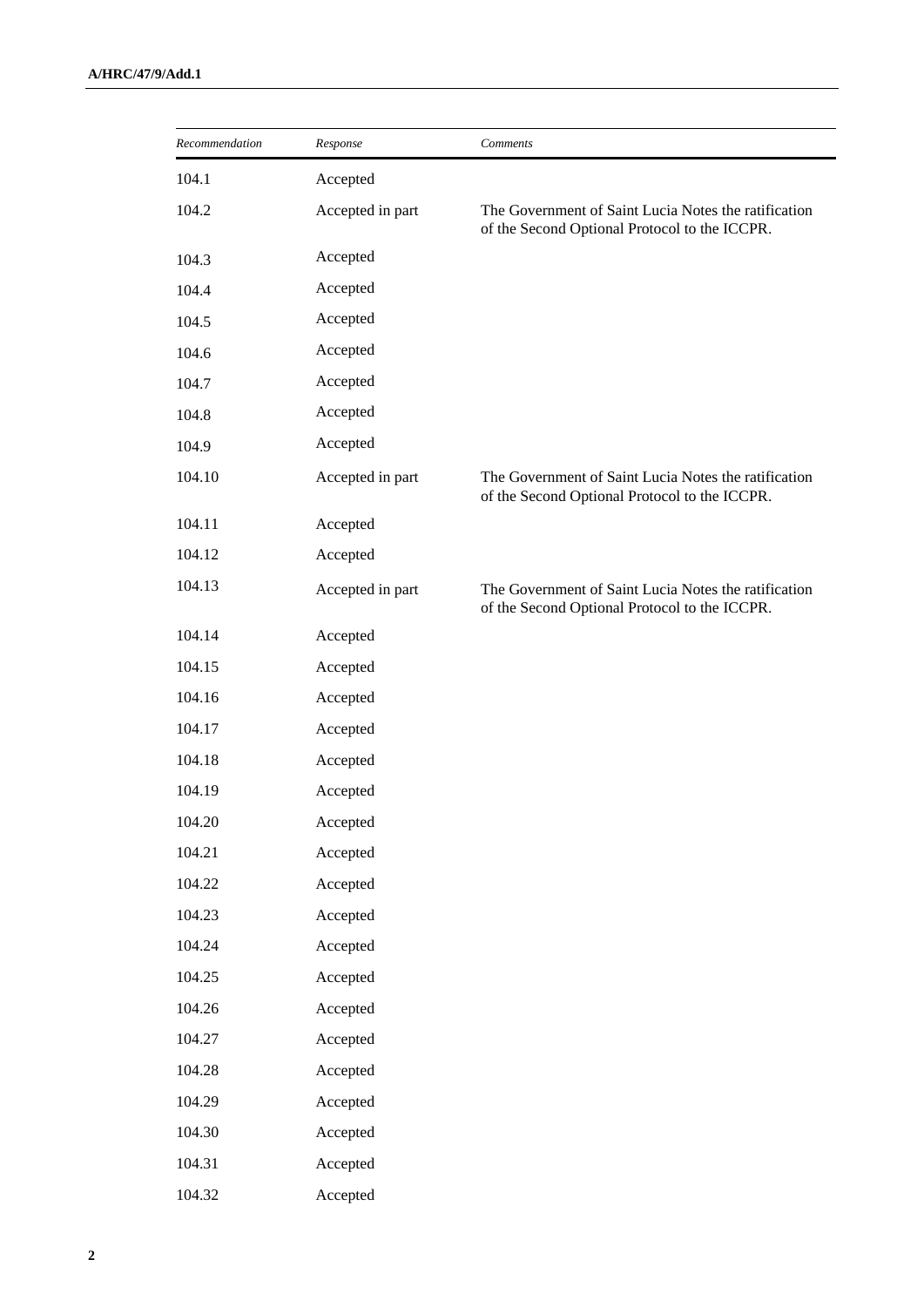| 104.33                                                                                                                                                                 | Accepted                                                                                                                                                          |                                                                                                                                                                                                                                                                                                                                                                                                                                                                                                                                                                                    |
|------------------------------------------------------------------------------------------------------------------------------------------------------------------------|-------------------------------------------------------------------------------------------------------------------------------------------------------------------|------------------------------------------------------------------------------------------------------------------------------------------------------------------------------------------------------------------------------------------------------------------------------------------------------------------------------------------------------------------------------------------------------------------------------------------------------------------------------------------------------------------------------------------------------------------------------------|
| 104.34                                                                                                                                                                 | Accepted                                                                                                                                                          |                                                                                                                                                                                                                                                                                                                                                                                                                                                                                                                                                                                    |
| 104.35                                                                                                                                                                 | Accepted                                                                                                                                                          |                                                                                                                                                                                                                                                                                                                                                                                                                                                                                                                                                                                    |
| 104.36                                                                                                                                                                 | Accepted                                                                                                                                                          |                                                                                                                                                                                                                                                                                                                                                                                                                                                                                                                                                                                    |
| 104.37<br>104.38<br>104.39<br>104.40<br>104.41<br>104.42<br>104.43<br>104.44                                                                                           | Noted<br><b>Noted</b><br>Noted<br>Noted<br>Noted<br>Noted<br>Noted<br>Noted                                                                                       | The Government of Saint Lucia recognises that the<br>establishment of a National Human Rights Institution<br>(NHRI) is the ideal mechanism by which a more<br>coordinated and systematic approach to monitoring and<br>reporting on human rights can be achieved. The<br>Government also recognises its limitations in<br>establishing such a mechanism at this time. In the<br>absence of an NHRI, the Government established a<br>National Mechanism for Reporting and Follow Up<br>(NMRF) in 2019 with the creation of the National<br>Coordinating Committee for Human Rights. |
| 104.45                                                                                                                                                                 | Accepted                                                                                                                                                          |                                                                                                                                                                                                                                                                                                                                                                                                                                                                                                                                                                                    |
| 104.46                                                                                                                                                                 | Accepted                                                                                                                                                          |                                                                                                                                                                                                                                                                                                                                                                                                                                                                                                                                                                                    |
| 104.47                                                                                                                                                                 | Accepted                                                                                                                                                          |                                                                                                                                                                                                                                                                                                                                                                                                                                                                                                                                                                                    |
| 104.48                                                                                                                                                                 | Accepted                                                                                                                                                          |                                                                                                                                                                                                                                                                                                                                                                                                                                                                                                                                                                                    |
| 104.49                                                                                                                                                                 | Accepted                                                                                                                                                          |                                                                                                                                                                                                                                                                                                                                                                                                                                                                                                                                                                                    |
| 104.50                                                                                                                                                                 | Accepted                                                                                                                                                          |                                                                                                                                                                                                                                                                                                                                                                                                                                                                                                                                                                                    |
| 104.51                                                                                                                                                                 | Accepted                                                                                                                                                          |                                                                                                                                                                                                                                                                                                                                                                                                                                                                                                                                                                                    |
| 104.52<br>104.53<br>104.54<br>104.55<br>104.56<br>104.57                                                                                                               | Noted<br>Noted<br>Noted<br>Noted<br>Noted<br>Noted                                                                                                                | The Government of Saint Lucia shall continue its<br>engagement with the LGBTQI community. The<br>Government of Saint Lucia shall also continue to<br>promote a culture of non-violence and non-<br>discrimination against all citizens, inclusive of the<br>LGBTQI community.                                                                                                                                                                                                                                                                                                      |
| 104.58<br>104.59<br>104.60<br>104.61<br>104.62<br>104.63<br>104.64<br>104.65<br>104.66<br>104.67<br>104.68<br>104.69<br>104.70<br>104.71<br>104.72<br>104.73<br>104.74 | Noted<br>Noted<br>Noted<br>Noted<br>Noted<br>Noted<br>Noted<br>Noted<br>Noted<br>Noted<br>Noted<br>Noted<br>Noted<br>Accepted<br>Accepted<br>Accepted<br>Accepted | The Government of Saint Lucia shall continue its<br>engagement with the LGBTQI community. The GOSL<br>shall also continue to promote a culture of non-violence<br>and non-discrimination against all citizens, inclusive of<br>the LGBTQI community.                                                                                                                                                                                                                                                                                                                               |
| 104.75                                                                                                                                                                 | Accepted                                                                                                                                                          |                                                                                                                                                                                                                                                                                                                                                                                                                                                                                                                                                                                    |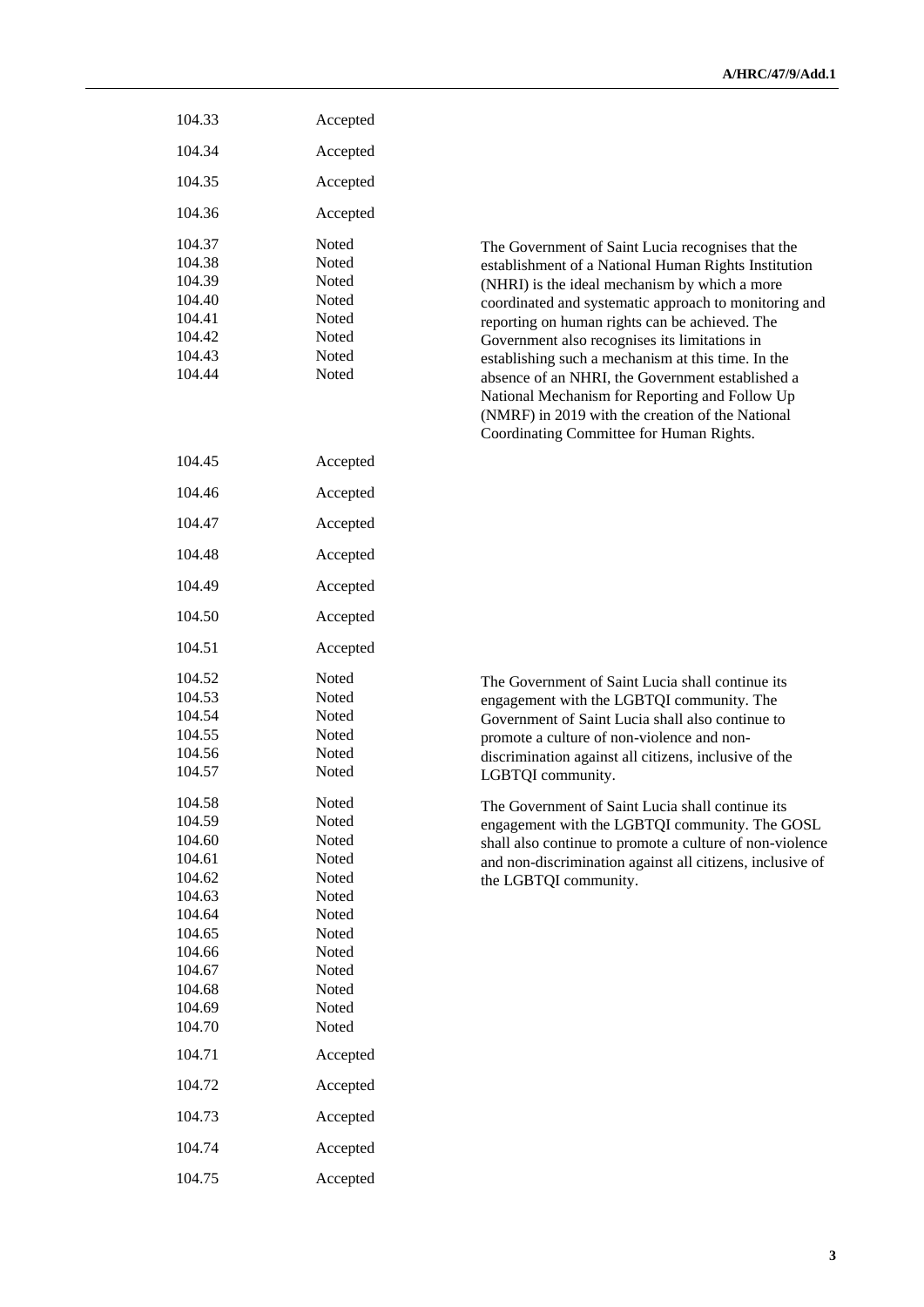| 104.76                                                                                 | Accepted                                                                      |                                                                                                                                                                                                                                                                                                                                                                                                                                                |
|----------------------------------------------------------------------------------------|-------------------------------------------------------------------------------|------------------------------------------------------------------------------------------------------------------------------------------------------------------------------------------------------------------------------------------------------------------------------------------------------------------------------------------------------------------------------------------------------------------------------------------------|
| 104.77<br>104.78<br>104.79<br>104.80<br>104.81<br>104.82<br>104.83<br>104.84<br>104.85 | Noted<br>Noted<br>Noted<br>Noted<br>Noted<br>Noted<br>Noted<br>Noted<br>Noted | While noting such recommendations, the Government<br>of Saint Lucia indicates its willingness to conduct<br>public consultations on the topic of the death penalty<br>which is in keeping with the Government's efforts on<br>public consultation and dialogue on crime, as is evident<br>by the Crime Symposium which was held in 2017, in<br>addition to current dialogue being held on Crime and<br>Security with the Saint Lucia Diaspora. |
| 104.86<br>104.87<br>104.88<br>104.89<br>104.90<br>104.91<br>104.92<br>104.93<br>104.94 | Noted<br>Noted<br>Noted<br>Noted<br>Noted<br>Noted<br>Noted<br>Noted<br>Noted | While noting such recommendations, the GOSL<br>indicates it willingness to conduct public consultations<br>on the topic, which is in keeping with the<br>Government's efforts on public consultation and<br>dialogue on crime, as is evident by the Crime<br>Symposium which was held in 2017, in addition to<br>current dialogue being held on Crime and Security with<br>the Saint Lucia Diaspora.                                           |
| 104.95                                                                                 | Accepted                                                                      |                                                                                                                                                                                                                                                                                                                                                                                                                                                |
| 104.96                                                                                 | Accepted                                                                      |                                                                                                                                                                                                                                                                                                                                                                                                                                                |
| 104.97                                                                                 | Accepted                                                                      |                                                                                                                                                                                                                                                                                                                                                                                                                                                |
| 104.98                                                                                 | Accepted                                                                      |                                                                                                                                                                                                                                                                                                                                                                                                                                                |
| 104.99                                                                                 | Accepted                                                                      |                                                                                                                                                                                                                                                                                                                                                                                                                                                |
| 104.100                                                                                | Accepted                                                                      |                                                                                                                                                                                                                                                                                                                                                                                                                                                |
| 104.101                                                                                | Accepted                                                                      |                                                                                                                                                                                                                                                                                                                                                                                                                                                |
| 104.102                                                                                | Accepted                                                                      |                                                                                                                                                                                                                                                                                                                                                                                                                                                |
| 104.103                                                                                | Accepted                                                                      |                                                                                                                                                                                                                                                                                                                                                                                                                                                |
| 104.104                                                                                | Accepted                                                                      |                                                                                                                                                                                                                                                                                                                                                                                                                                                |
| 104.105                                                                                | Accepted                                                                      |                                                                                                                                                                                                                                                                                                                                                                                                                                                |
| 104.106                                                                                | Accepted                                                                      |                                                                                                                                                                                                                                                                                                                                                                                                                                                |
| 104.107                                                                                | Accepted                                                                      |                                                                                                                                                                                                                                                                                                                                                                                                                                                |
| 104.108                                                                                | Accepted                                                                      |                                                                                                                                                                                                                                                                                                                                                                                                                                                |
| 104.109                                                                                | Accepted                                                                      |                                                                                                                                                                                                                                                                                                                                                                                                                                                |
| 104.110                                                                                | Accepted                                                                      |                                                                                                                                                                                                                                                                                                                                                                                                                                                |
| 104.111                                                                                | Accepted                                                                      |                                                                                                                                                                                                                                                                                                                                                                                                                                                |
| 104.112                                                                                | Accepted                                                                      |                                                                                                                                                                                                                                                                                                                                                                                                                                                |
| 104.113                                                                                | Accepted                                                                      |                                                                                                                                                                                                                                                                                                                                                                                                                                                |
| 104.114                                                                                | Accepted                                                                      |                                                                                                                                                                                                                                                                                                                                                                                                                                                |
| 104.115                                                                                | Accepted                                                                      |                                                                                                                                                                                                                                                                                                                                                                                                                                                |
| 104.116                                                                                | Accepted                                                                      |                                                                                                                                                                                                                                                                                                                                                                                                                                                |
| 104.117                                                                                | Accepted                                                                      |                                                                                                                                                                                                                                                                                                                                                                                                                                                |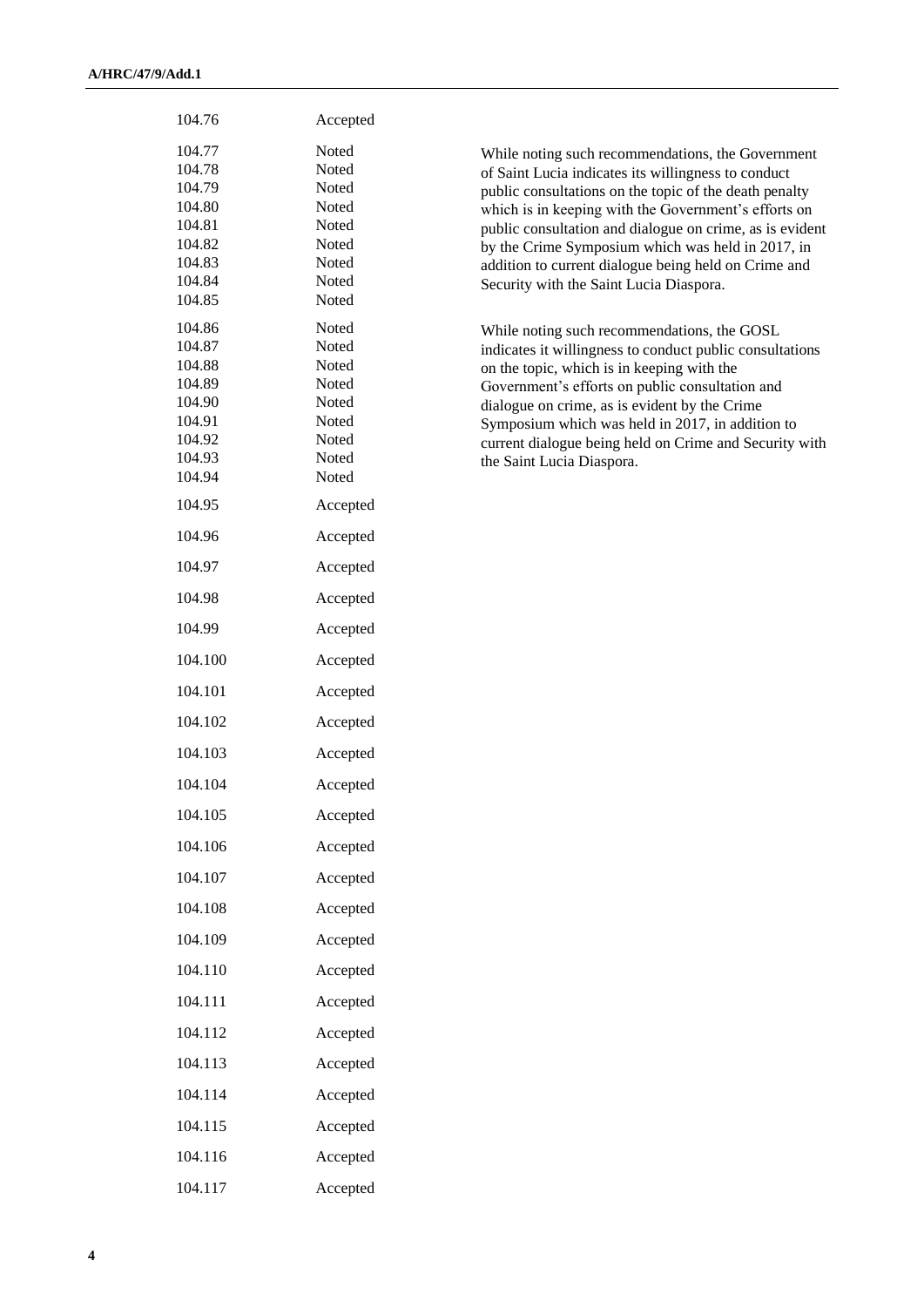| 104.118 | Accepted |
|---------|----------|
| 104.119 | Accepted |
| 104.120 | Noted    |
| 104.121 | Accepted |
| 104.122 | Accepted |
| 104.123 | Accepted |
| 104.124 | Accepted |
| 104.125 | Accepted |
| 104.126 | Noted    |
| 104.127 | Noted    |
| 104.128 | Accepted |
| 104.129 | Accepted |
| 104.130 | Noted    |
| 104.131 | Accepted |
| 104.132 | Accepted |
| 104.133 | Accepted |
| 104.134 | Accepted |
| 104.135 | Accepted |
| 104.136 | Accepted |
| 104.137 | Accepted |
| 104.138 | Accepted |
| 104.139 | Accepted |
| 104.140 | Accepted |
| 104.141 | Accepted |
| 104.142 | Accepted |
| 104.143 | Accepted |
| 104.144 | Accepted |
| 104.145 | Accepted |
| 104.146 | Accepted |
| 104.147 | Accepted |
| 104.148 | Accepted |
| 104.149 | Accepted |
| 104.150 | Accepted |
| 104.151 | Accepted |
| 104.152 | Accepted |